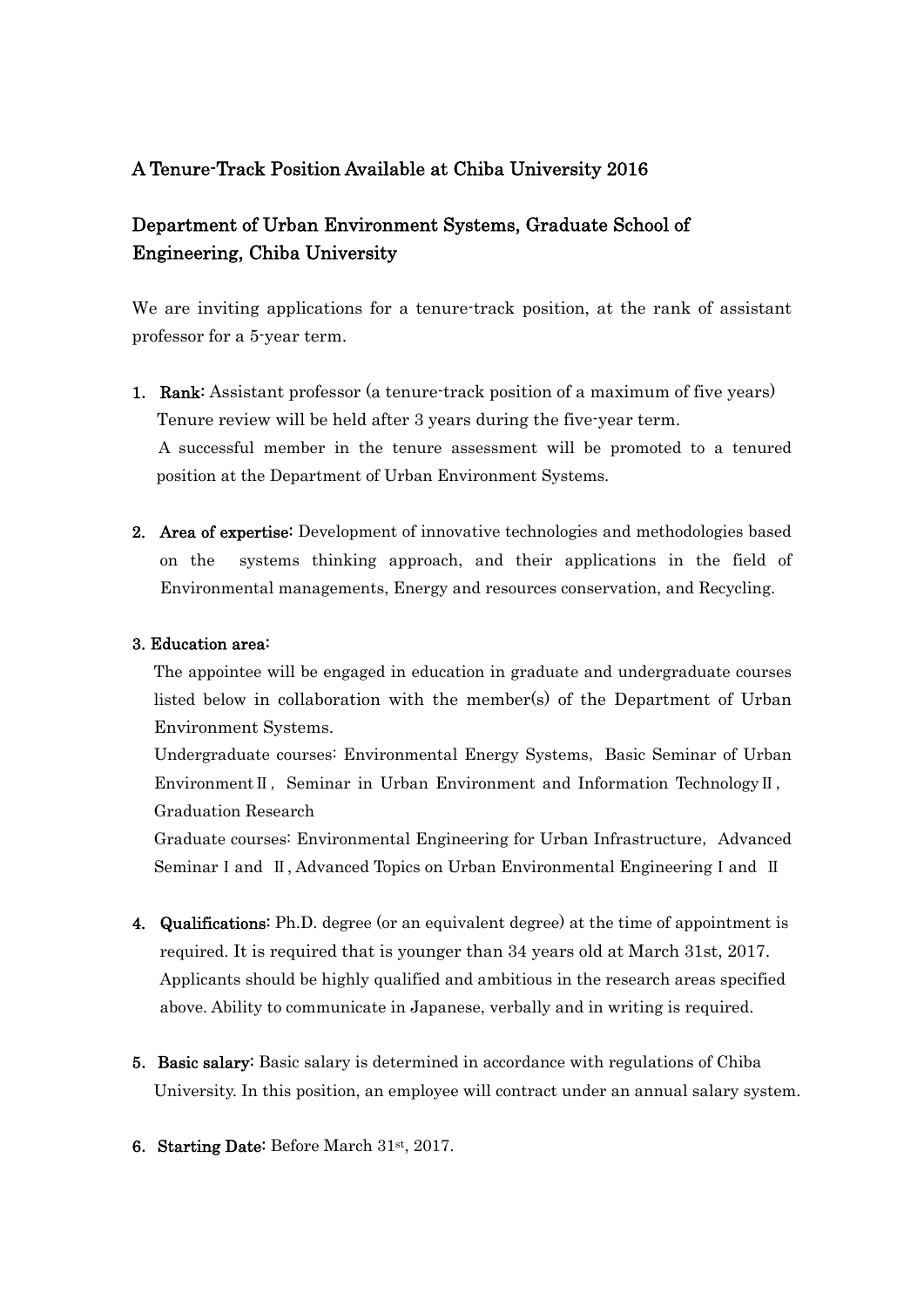#### 7. Application documents:

- (1) Curriculum vitae (with address, E-mail address, and photo attached)
- (2) List of publications (List should be classified into (a) original research articles with peer review, (b) proceedings of international conference with peer review, (c) books, commentary, (d) patents, etc.)
- (3) Activities and commitments in academic societies, etc.
- (4) List of Grants-in-Aid for Scientific Research, KAKENHI, and other grants obtained in the past (the amount of budget and whether it was obtained as a principal investigator or co-investigator should be clarified.)
- (5) List of Grants-in-Aid from industries etc. obtained in the past (the amount of budget and whether it was obtained as a principal investigator or co-investigator should be clarified.)
- (6) Awards obtained in the past
- (7) Summary of research achievements in maximum 1000 words
- (8) Description of teaching experience in maximum 1000 words
- (9) Future plan of your research at Chiba University in maximum 1000 words
- (10) Future perspective of educational and research activities at Chiba University in maximum 500 words
- (11) Reprints or copies of representative publications, approximately 5 papers
- (12) Name, affiliation, phone number, and E-mail address of two references
- (13) A copy of certificate of the Japanese Language Proficiency Test (if available), only for non-Japanese applicants

Submission of  $(1) \cdot (13)$  in both print (on A4-size paper) and electronic (PDF files saved in a CD-ROM) versions is required. All documents should be written in English or Japanese.

8. Application deadline: Nov. 25th, 2016 (JST)

#### 9. Address for submitting the application:

Professor Sachiyo Arai

Department of Urban Environment Systems, Graduate School of Engineering, Chiba University

1-33 Yayoi-cho, Inage-ku, Chiba 263-8522 Japan

The application should be sent by registered mail, with "Application documents for assistant professorship in Department of Urban Environment Systems"